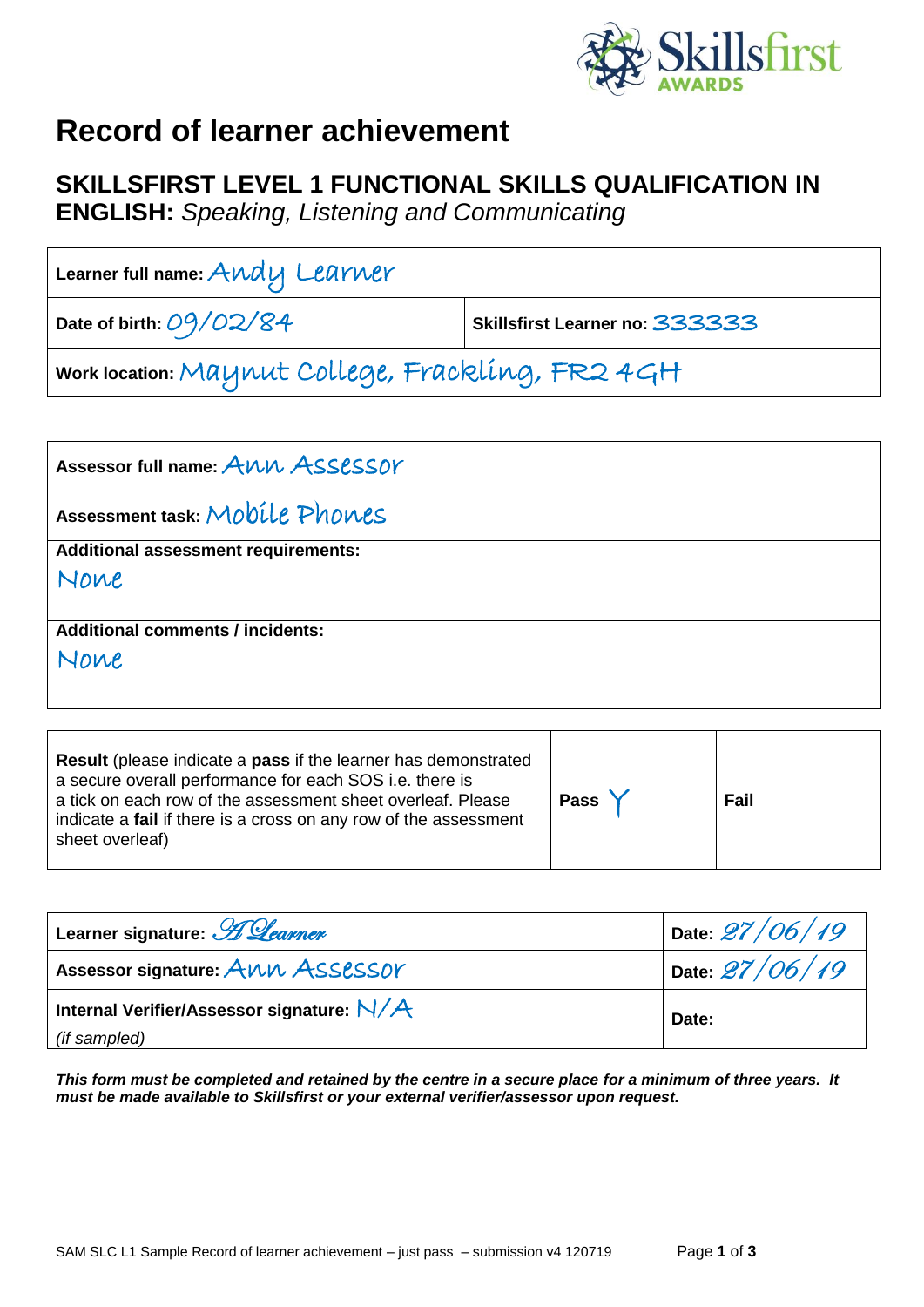

## **Speaking, Listening and Communicating assessment sheet: Level 1**

Level 1 overall performance across the range of requirements for the level must be secure; any insufficient demonstration of any individual content statement must be balanced by appropriate demonstration of that same content statement elsewhere.

| SOS ref      | You must observe the learner doing each of the following consistently across<br>the sub-tasks.                 | Insert a tick $(\checkmark)$<br>if yes<br>Insert a cross $(X)$<br>if not. |
|--------------|----------------------------------------------------------------------------------------------------------------|---------------------------------------------------------------------------|
| 1            | Identify relevant information and lines of argument in explanations or<br>presentations.                       | ✓                                                                         |
| $\mathbf{2}$ | Make requests and ask relevant questions to obtain specific information in<br>different contexts.              | ✓                                                                         |
| 3            | Respond effectively to detailed questions.                                                                     | $\checkmark$                                                              |
| 4            | Communicate information, ideas and opinions clearly and accurately on a<br>range of topics.                    | ✓                                                                         |
| 5            | Express opinions and arguments and support them with evidence.                                                 | ✓                                                                         |
| 6            | Follow and understand discussions and make contributions relevant to the<br>situation and the subject.         | $\checkmark$                                                              |
| 7            | Use appropriate phrases, registers and adapt contributions to take account of<br>audience, purpose and medium. |                                                                           |
| 8            | Respect the turn-taking rights of others during discussions, using appropriate<br>language for interjection.   |                                                                           |

**Sub-Task 1 – Assessor evidence/comments:**

A bit slow to get going then contributed to the discussions effectively. Responded well to questions but only asked one. Got a little muddled about what Leanne was saying but did understand in the end.

Just about demonstrated competence across the SOS.

**Sub-Task 2 – Assessor evidence/ comments:**

Got a little agitated at the beginning of ST2 but soon calmed down. Asked a range of relevant questions and responded when questions were asked back. Any weaknesses in individual content statements in ST1 were balanced by appropriate demonstration of them here (eg in ST2) and by other strengths,

Overall met the requirements and deserved a pass.

*This form must be completed and retained by the centre in a secure place for a minimum of three years. It must be made available to Skillsfirst or your external verifier/assessor upon request.*